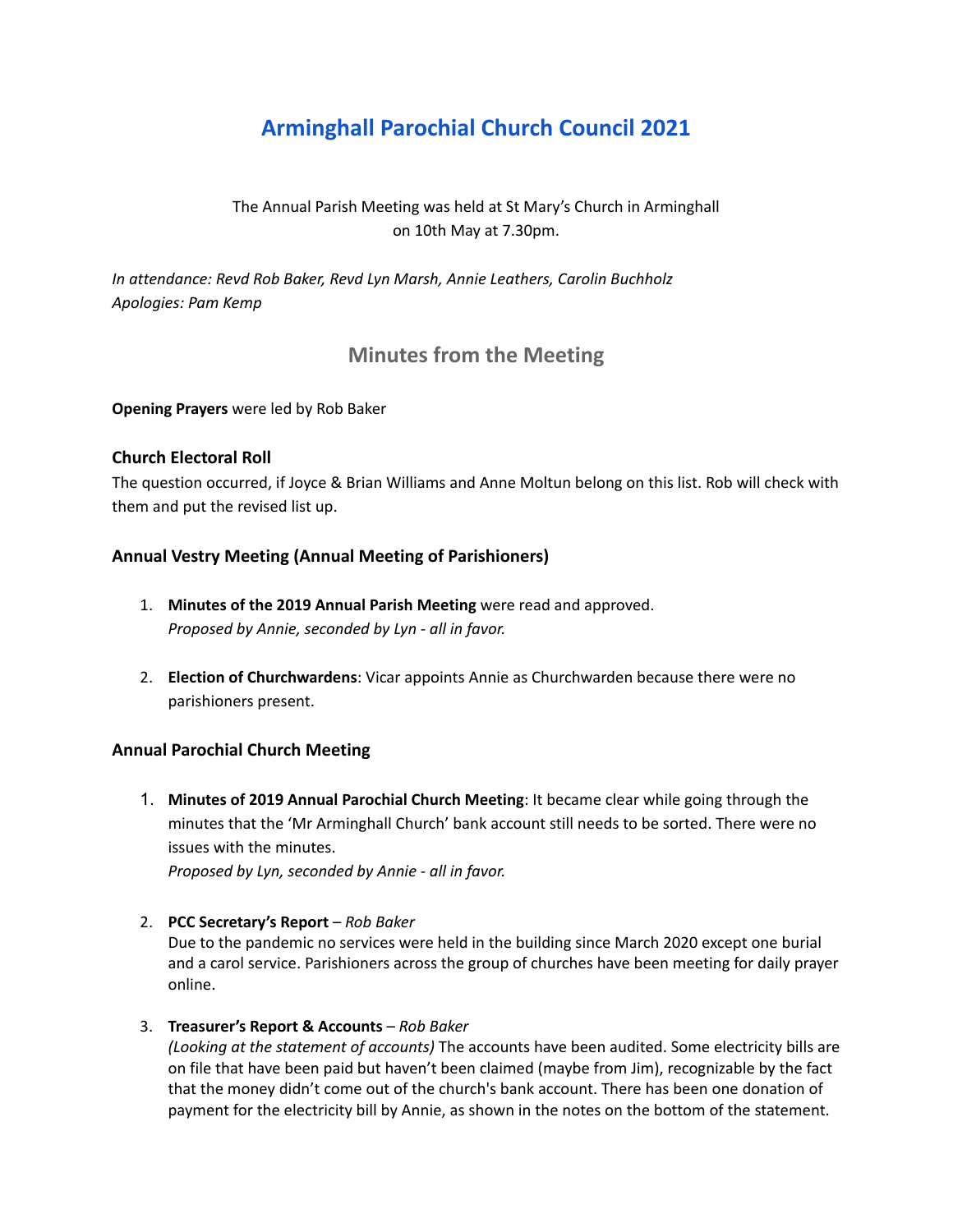Everything else has been confirmed to be okay for 2020. At the moment the insurance is covered by four regular givers and there has been a small excess of income (278.06£) over expenditure at the end of April 2021. But keeping in mind that there was no parish share paid this year due to the pandemic and regarding the overall statement of accounts, it's not much.

Rob and Annie looked at the service register from last year and it shows that the church received 100£ from collection. They were able to identify some of the money but guess that Jim has maybe banked up some cash at his house which has been cleared out by his family. They might have not been aware that there was some money that belonged to the church with his things. Rob apologized that he and Annie did the best they could but that this money hasn't been retrievable.

Rob needs to hand on the administration of the bank account before August since he will be on Sabbatical this year.

Lyn asked if the people who are on the electoral roll give regularly and if not, if it would be possible to write a letter explaining the current situation and maybe asking them to consider giving. Rob replied that most people already give in one way or another but that he and Carolin could write and send out something.

The election of Independent Examiner or Auditor is to be deferred.

*Action: Rob & Carolin to write a letter about giving for Arminghall Church.*

#### **4. Fabric Report – deferred until next PCC**

The Quinquennial Report is now three years old. It says in the 2019 minutes that Matthew Colemen offered some help with practical jobs.

Action: Rob to get in touch with Matthew and ask if he's still prepared to help before the next *PCC. Discussing the Fabric Report will be part of the next PCC meeting.*

#### **5. Election of Parochial Church Council Members**

Had to be skipped because only one parishioner attended the meeting.

#### **6. Child & Vulnerable Adult Protection Policy Review –** *Rob Baker*

Alison Peck is happy to serve as Benefice safeguarding officer. Rob and Alison got together to see where the church stands in view of DBS checks, safeguarding training and other bits. Everything seems to be in place except a few updates needed which Alison will look after in the next few months. The safeguarding policies for Stoke Holy Cross have just been reviewed, the plan is to take those as a base and adapt them for Arminghall. Carolin might be able to help with that. To review the updated safeguarding policy will be part of the next PCC meeting.

*Action: PCC to review Arminghall's safeguarding statement in their meeting.*

#### **7. Vicar's Report –** *Rob Baker*

Rob started off by thinking back about the New Wine Congress in Harrogate at the beginning of the year and how different the world looked back then. The church was very much affected by the COVID-19 pandemic and the step to bring church online. Around Easter (March/April) the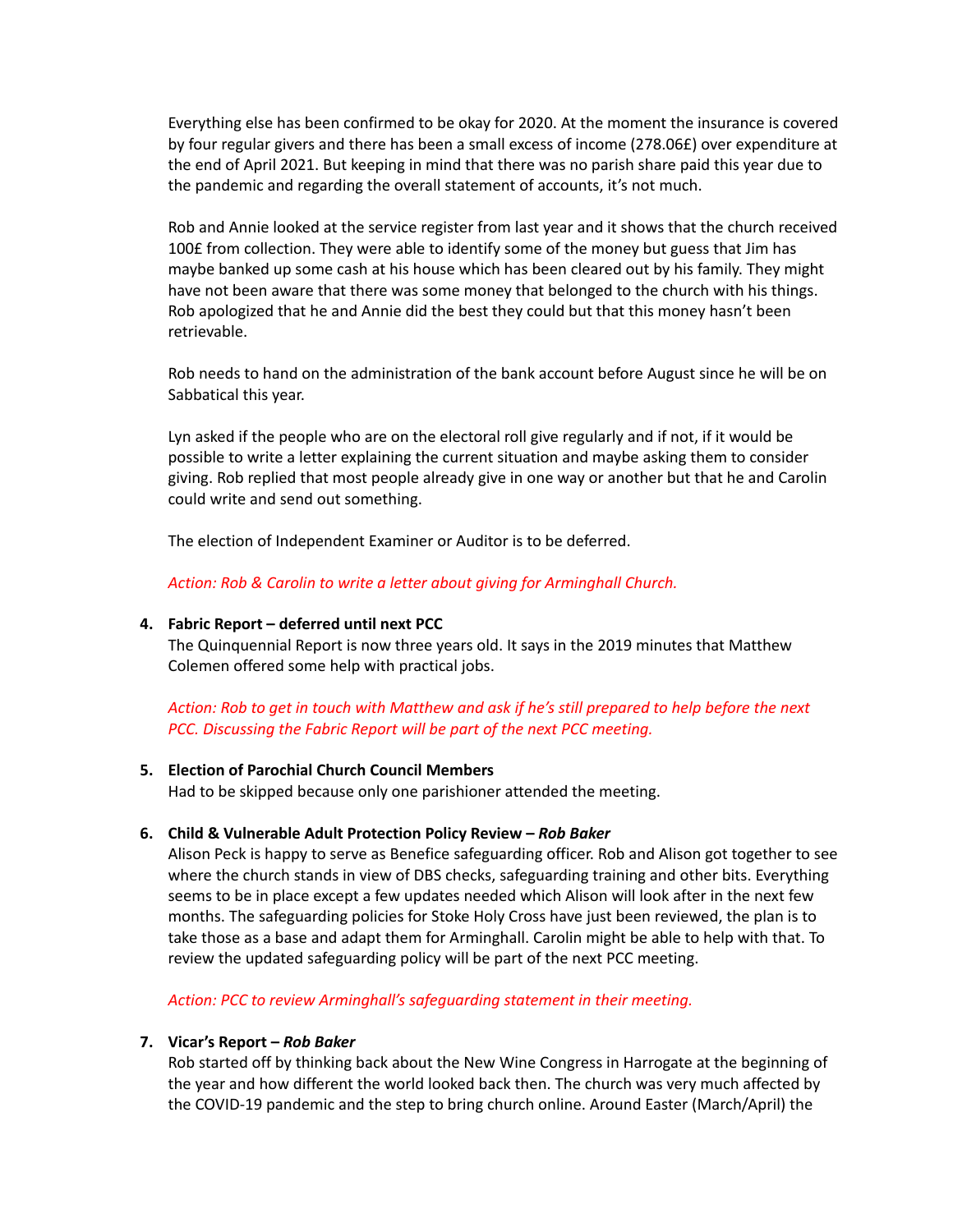subject "Remember to pray" came into focus, we started to pray together on a regular basis and remembered that Jesus is with us, even in a locked room. Many people gathered for that. Receiving God's peace as an 'antidote to anxiety' became an important message. Rob showed a video that was made in summer lockdown in cooperation with the local Primary school to spread hope. Andy was very involved in that. This was a summer highlight. In summer and autumn church leaders from the area were invited to speak about 'What is God telling us right now?'. There was a feeling that God was calling this church to come back to the second half of the book of Acts and think about how to spread the good news. The question 'How does mission shaped Christmas look like?' (Act 20:20 for 2020) arose. The Christmas theme was 'Bringing light into the darkness'. A video was produced and spread around the village. People were messaged to come out to the doorsteps and listen to the video together as a 'mini carol service'. Around 100 households engaged in that and there were some really good encounters between neighbours.

### *Loddon Denery Synod - excerpt from APCM report written by Rob Baker*

Meetings of the Deanery Synod have been suspended since March 2020 because of the Coronavirus pandemic, but earlier in the year we welcomed once again Alan Palmer, lead chaplain at the James Paget Hospital, who encouraged us to slow down and wait on the Lord, recognising that the faster we go, the more anxious we become. He acknowledged that any work with people, which is what the church is all about, can be stressful, but we all need an amount of stress in normal life – it just mustn't get out of hand. He urged us from his own experience to get help before we risk burnout or even nervous breakdown.

Just in time before the pandemic arrived, we were pleased to welcome +Graham to the deanery on 5<sup>th</sup> March as part of his programme of visiting the whole of the diocese at the beginning of his ministry here. He spent time with the clergy, then at Ellingham school, the Nook, and St Mary's Gillingham. There was an open evening at Loddon where +Graham spent time meeting as many people as possible.

As clergy in the deanery we have met more often this year, and over Zoom, to provide support for one another and avoid isolation. We look forward to gathering a bit more in person, and as Deanery Synod in 2021!

#### **8. Any Other Business - none**

#### **9. Date of Next Annual Parochial Church Meeting:** Thursday 24th March 2022 at 7.30pm

## **Meeting of the newly elected Parochial Church Council**

- 1. Election of Secretary: Carolin Buchholz (as part of her role as administrator)
- 2. Election of Treasurer: Rob (until he found someone new which needs to done by the time he leaves for Sabbatical), proposed by Annie, seconded by Lyn
- 3. Appointment of Vice Chairman: Annie appointed by Rob
- 4. Appointment of Electoral Roll Officer: Carolin
- 5. Minutes of the last Meeting: Action: Rob will send around the last minutes to be approved by email.
- 6. Any Other Business:

A big Thank You to Roger Hartley for his long and faithful service overseeing the bins in the churchyard. Rob appreciated his work and will get in touch with him to thank him in person. Annie kindly offered to empty the bin from now on.